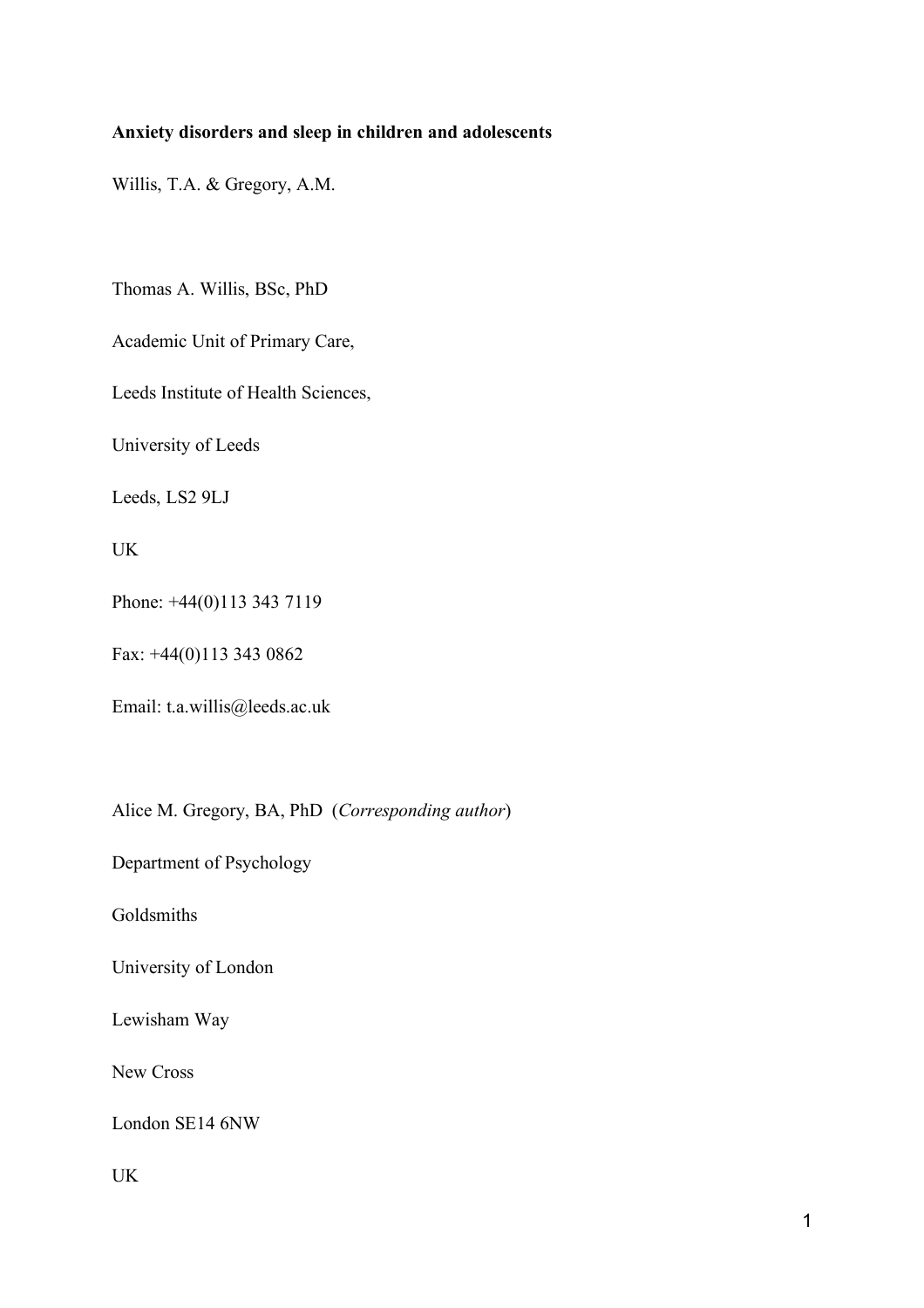Phone: +44 (0)20 7919 7959

Fax: +44 (0)20 7919 7873

Email: a.gregory@gold.ac.uk

# **Key words**

Adolescent; anxiety; bidirectionality; child; internalising; sleep;

## **Disclosure statement**

The Authors have nothing to disclose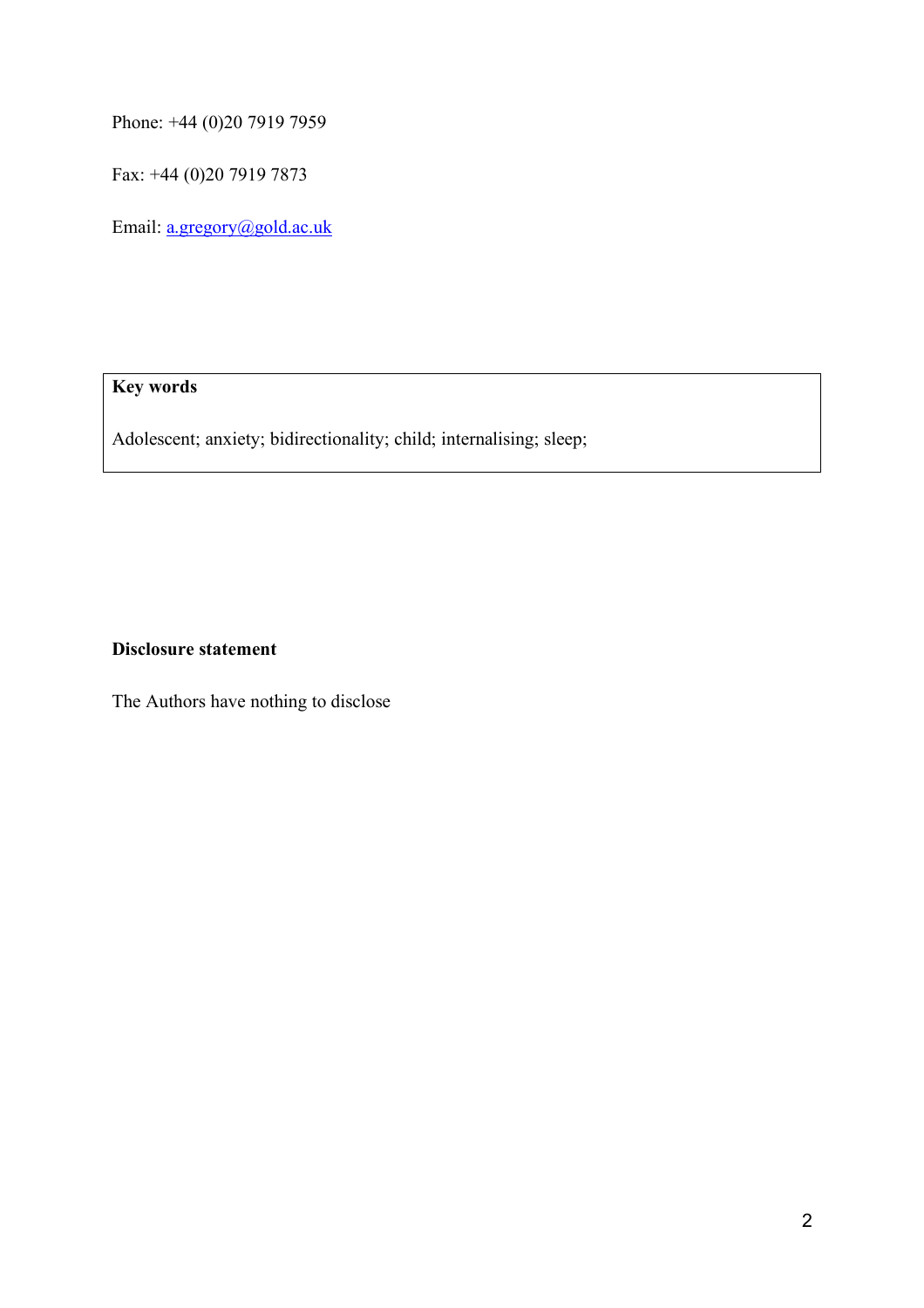## **Synopsis**

Sleep problems are common in children and adolescents. A growing body of research has explored the relationship between sleep problems and anxiety in youth. When reviewing the literature, methodological inconsistencies need to be considered, such as variation in: conceptualisation of sleep problems (e.g. general 'sleep-related problems' vs. specific sleep disorders), measurement of sleep (e.g. subjective vs. objective; self- vs. parent-report); and the classification of anxiety (e.g. combined anxiety/depression vs. specific anxiety subtypes). Despite this, there appears to be good evidence of concurrent and longitudinal associations between sleep difficulties and anxiety in both community and clinical samples of young people. Potential mechanisms are proposed. There is a need for further exploration of these relationships, with the hope of aiding preventive capability and developing useful treatments.

## **Key points**

- There appears to be a robust association between sleep and anxiety in children and adolescents
- Evidence comes from cross-sectional and longitudinal studies, and both community and clinical samples
- Variation in the definitions and measurement methods used need to be considered when interpreting results
- Potential mechanisms suggested include both physiological and psychological processes

## **Introduction**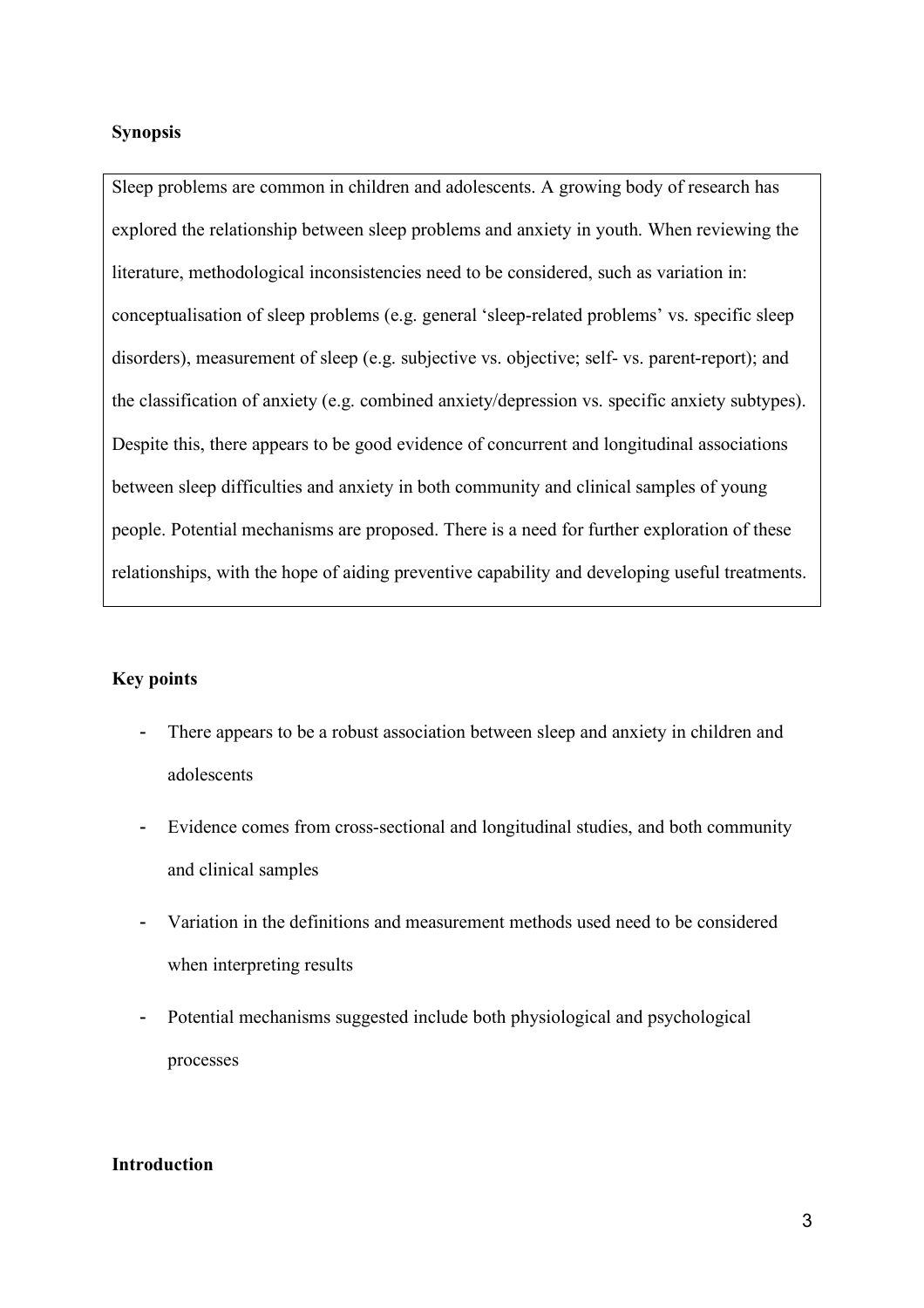Sleep problems are common in youth, with approximately 40% of children aged 4-11 years experiencing difficulties for at least brief periods <sup>[1]</sup>. In clinically anxious children, this proportion appears to be substantially higher: Alfano et al.  $^{[2]}$  reported that 85% of a sample of anxiety-disordered 7-14 year olds had clinically significant sleep disturbance scores.

There are good reasons to focus on youth when considering the association between sleep difficulties and anxiety. First, it is known that disorders in adults typically begin early in life. For example, in anxiety-disordered adults, a substantial proportion (38%) were diagnosed with anxiety by age 15 years <sup>[3]</sup>. Second, many studies have identified that the two problems frequently co-occur in paediatric populations <sup>[4]</sup>. Third, a growing body of research has examined the directionality of the relationship, particularly the possibility that disturbed sleep in childhood may predict anxiety later in life  $^{[5]}$ . If it is the case that sleep disturbance acts as an early risk factor for developing an anxiety disorder (or vice versa), then efforts can be made to identify those individuals at potential risk and who may benefit most from intervention.

This chapter considers associations between sleep disturbance and anxiety in children and adolescents. First, some important methodological issues and inconsistencies are considered. This is followed by a summary of some key findings from the literature, from both cross-sectional and longitudinal research. A variety of potential mechanisms by which sleep and anxiety may be related have been suggested, and a selection of these are then outlined.

#### *Methodological issues*

There are some important considerations when interpreting work in this field, which need to be outlined before introducing the literature: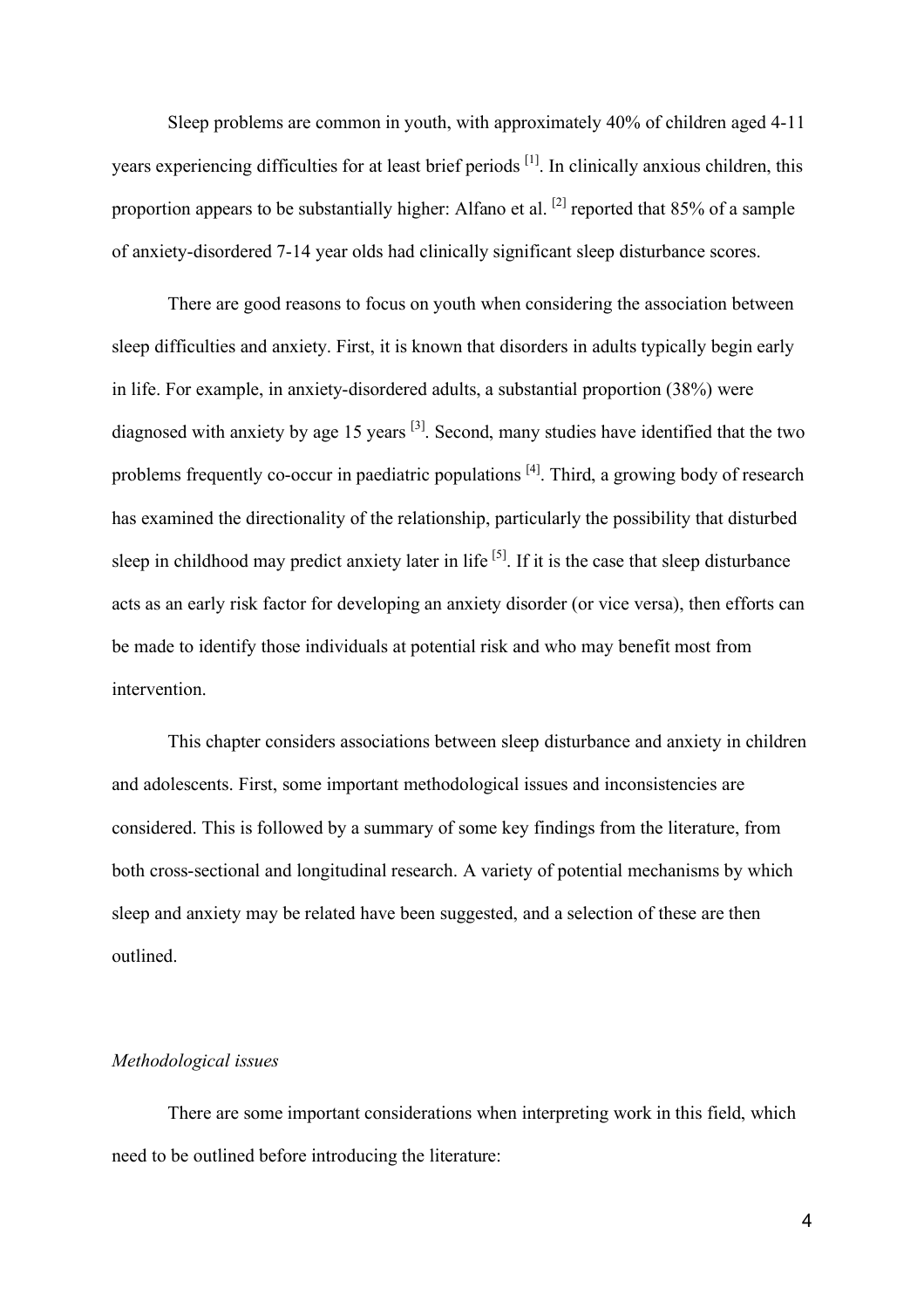- Definition of 'sleep problems'
- Measurement of sleep
- Conceptualisations of anxiety

### i. Definition of sleep problems

The term 'sleep-related problems' is commonly used in research in this field <sup>[1]</sup> and can encompass a variety of issues. These may include dyssomnias, such as symptoms of insomnia which may include difficulty falling asleep, or frequent night-time waking. Alternatively, they may refer to parasomnias, including sleep walking or night terrors. Moreover, some research has focused upon specific symptoms, such as sleep duration or sleep onset latency (i.e. time taken to fall asleep), while others have taken a broader perspective and considered a pool of sleep variables. For example, Gregory and O'Connor <sup>[6]</sup> investigated 'total sleep problems': a heterogeneous group of sleep difficulties providing a general sense of sleep quality. Furthermore, the classification of disorders may also vary depending upon the diagnostic system being utilised, e.g. the Diagnostic & Statistical Manual for Mental Disorders<sup>[7]</sup> or the International Classification of Sleep Disorders<sup>[8]</sup>.

## i. Measurement of sleep

A second issue concerns the diverse range of methods used to assess sleep. For example, it is possible to use objective methods, such as actigraphy, a watch-like device which records movement and can be used to make inferences about sleep patterns, or polysomnography (PSG) – often considered the 'gold-standard' measurement technique. Furthermore, there are innovative new methods to assess sleep which may become more important in due course  $[9]$ . Largely for reasons of cost and ease of use, the majority of studies utilise subjective measures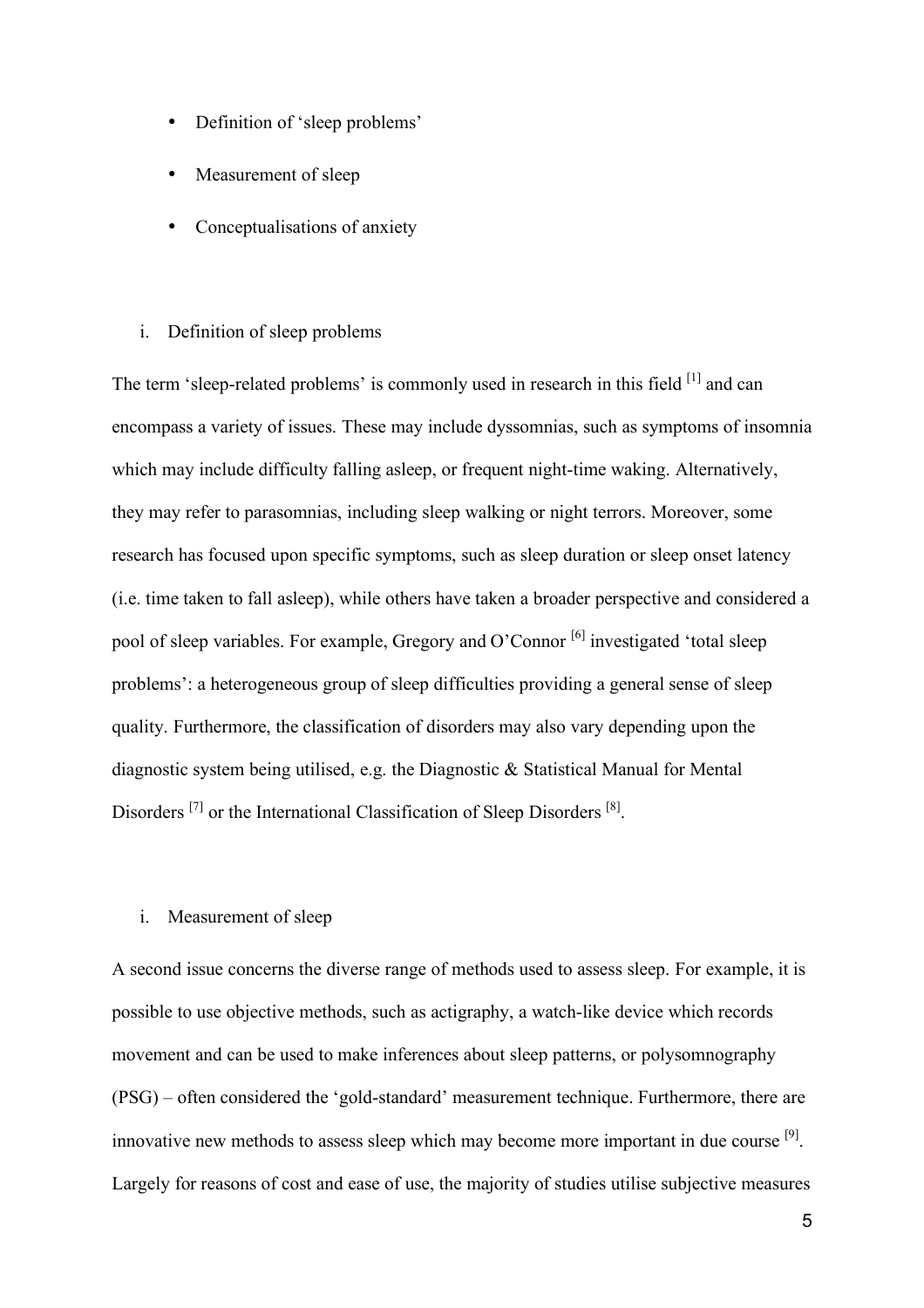of sleep, such as questionnaires or sleep diaries. Some studies use single-item measures. For instance, the children and adolescents investigated by Alfano and colleagues <sup>[2]</sup> were asked if they have 'trouble sleeping' and/or 'trouble waking in the morning'; or a longitudinal French cohort study where parents were asked, 'Does your child have sleep problems?' [10]. Others use multi-item measures, e.g.  $^{[11]}$ . Gregory and colleagues  $^{[12]}$  compared subjective (sleep items from the Child Behaviour Checklist) and objective measures (actigraphy, sleep laboratory) of sleep. While there was some evidence of correspondence between methods e.g. the CBCL item, "trouble sleeping" was associated with sleep diary and actigraphy assessed sleep latency), many variables showed no association. The employment of both subjective and objective measures of sleep is likely to offer the most comprehensive assessment of how an individual is sleeping.

As alluded to above, a further consideration is the informant: sleep data may be provided by parents or the child/adolescent themselves. The methods used may contribute to the results observed: some studies have shown that a greater number of sleep problems are revealed using child-reported (as against parent-reported) data <sup>[13, 14]</sup>. Interestingly, this pattern appears to be reversed in clinical samples, with parents reporting more problems than the children themselves  $[2, 15]$ .

#### ii. Conceptualisation of anxiety

Finally, there is similar heterogeneity in the measurement of anxiety. For example, sleep has been examined in relation to combined anxiety-depression, e.g.  $[6, 16]$ , or the broader construct, 'internalizing symptoms', which includes depression and anxiety together with somatic complaints, e.g.  $\left[10\right]$ . Others have focused upon specific anxiety subtypes, such as Obsessive-Compulsive Disorder (OCD), or – most commonly – Generalised Anxiety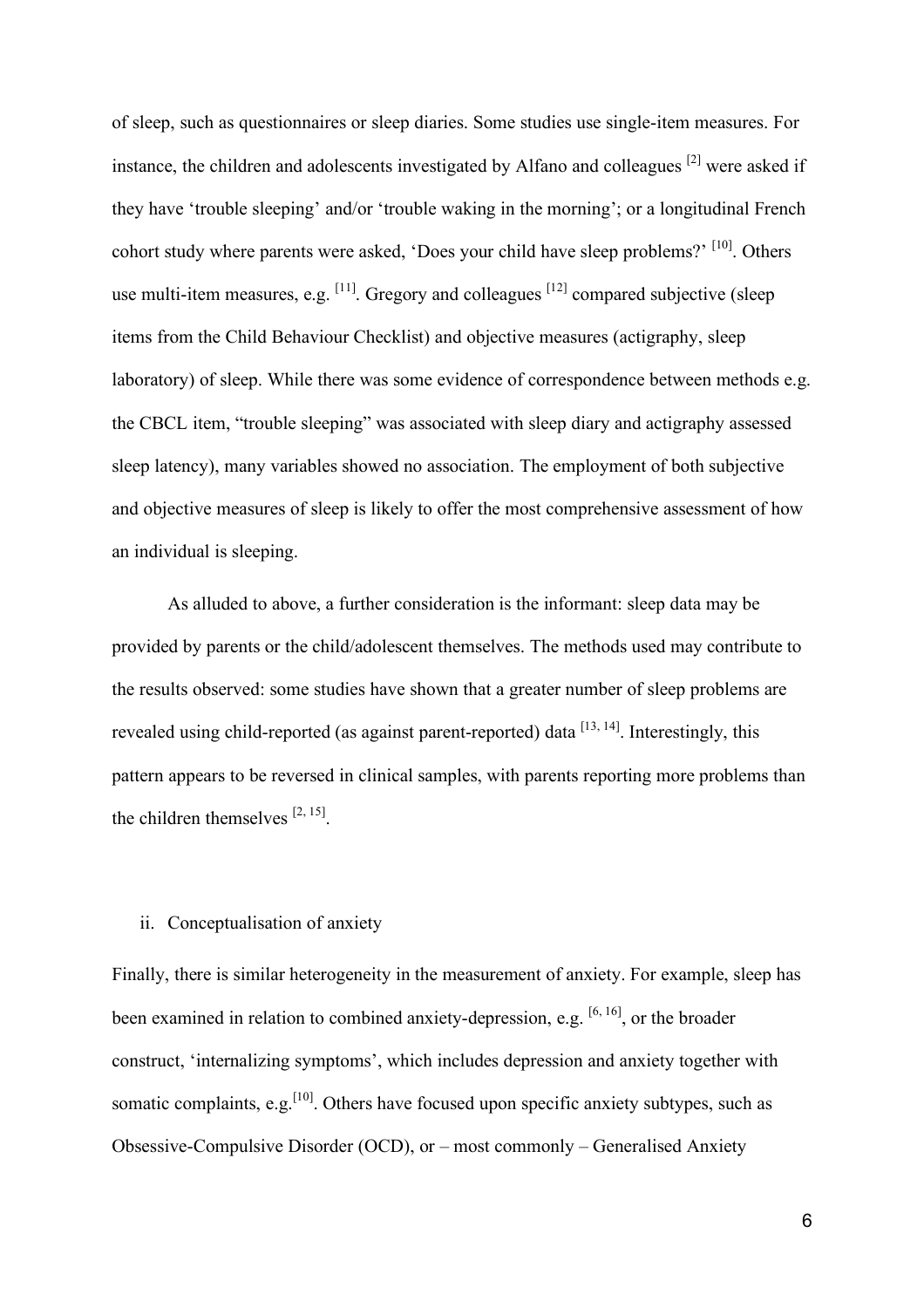Disorder (GAD) e.g.  $[2, 15]$ . Furthermore, as outlined below, samples may comprise community-based children and adolescents, or be drawn from clinically diagnosed anxious youth.

This chapter considers the results from studies that have used differing conceptualisations of sleep difficulties and anxiety, as well as a variety of assessment methods.

## **Concurrent associations**

### *Sleep and combined anxiety/depression*

Several studies have explored the association between sleep problems and combined anxiety/depression symptomatology. This latter phenotype has been found to be associated with various aspects of disturbed sleep in non-clinical samples. For example, nightmares have been associated with emotional difficulties  $[17]$  while trouble sleeping was associated with parent-reported anxiety/depression in children at age 6 years and again at age  $11^{[16]}$ .

## *Sleep and anxiety*

Many studies have explored anxiety as distinct from depression, both as a general concept, and in terms of specific subtypes. Gregory et al. [14] investigated anxiety in relation to eight parent-reported components of sleep difficulties. Of these, bedtime resistance was associated with higher child-reported anxiety scores. However, child anxiety was not associated with the other seven aspects under consideration, including sleep onset delay and sleep duration. Others have reported a link between disturbing dreams and heightened anxiety. For example, Mindell  $\&$  Barrett  $^{[18]}$  found that anxiety rose in relation to the frequency of nightmares in a community sample of 5-11 year olds. In particular, the group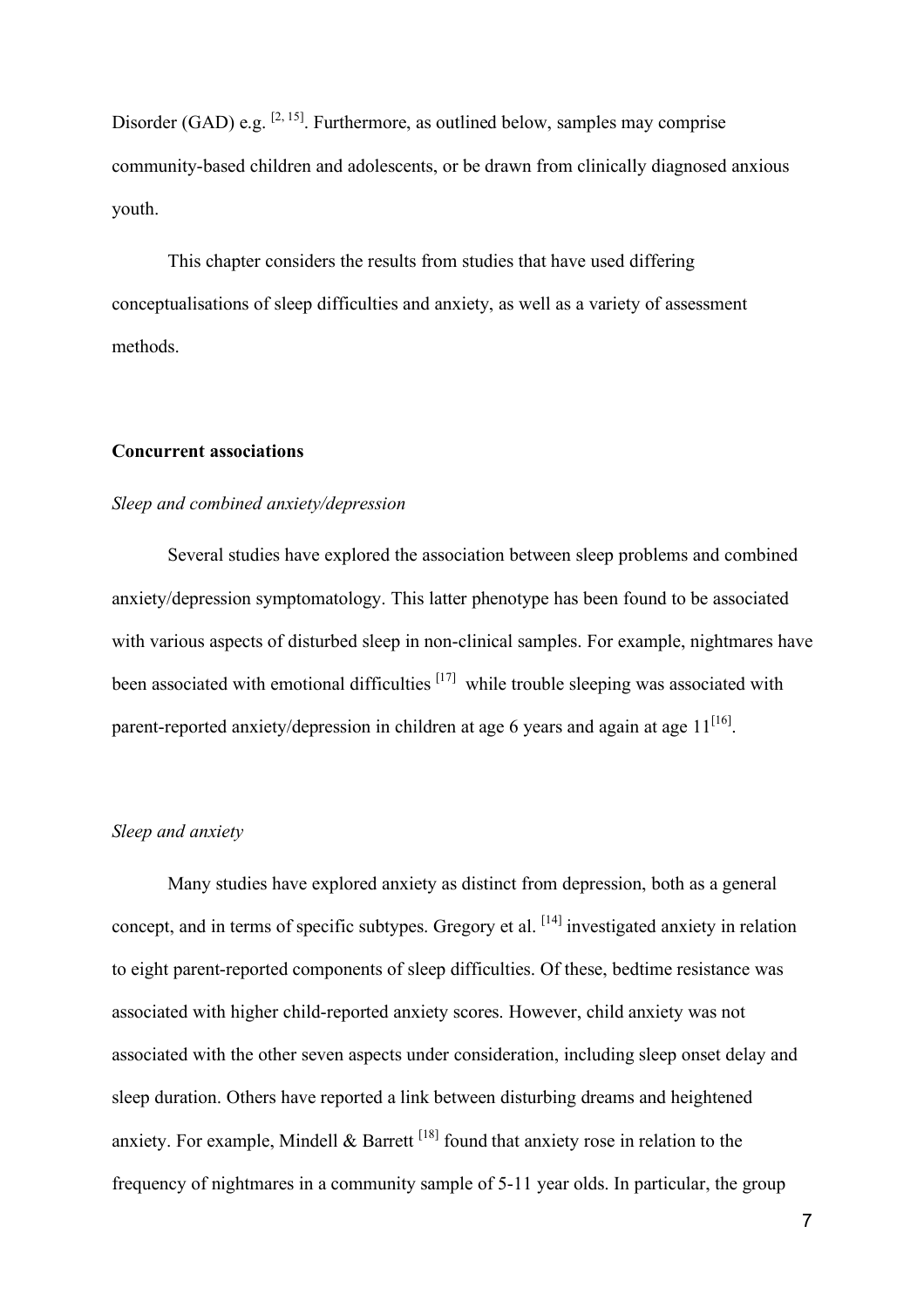experiencing three or more nightmares per week had parent-rated anxiety scores approaching the clinical level.

#### *Clinical samples*

There is consistent evidence of an association between disturbed sleep and anxiety in non-clinical child and adolescent samples, but what of evidence from clinical samples? Alfano and colleagues have explored these issues in clinically-diagnosed anxious youth. For example, using a combination of items from parent- and clinician-rated scales, the prevalence of 'sleep-related problems' (e.g. nightmares, reluctance/refusal to sleep alone) was investigated in this group  $[19]$ . The most commonly identified problems were difficulty initiating or maintaining sleep, nightmares, and a reluctance to sleep alone. Eighty-eight percent of the sample were found to display at least one sleep-related problem, with the majority (55%) having at least three. A positive association was identified, whereby the number of sleep-related problems reported rose with anxiety severity. Some studies have considered the association of specific sleep problems with specific anxiety subtypes. For example, Alfano et al. <sup>[2]</sup> found that parasomnias were significantly more common in children with primary diagnoses of GAD or Separation Anxiety, than in those with Social Anxiety. Previous work by Alfano and colleagues also indicated that sleep problems are most closely associated with GAD and Separation Anxiety Disorder  $[19, 20]$ . It is suggested that going to bed and sleeping alone may be a more worrying event for children with diffuse anxiety or worries about separation than for those who are more troubled by particular social situations. Sleeprelated problems have also been identified in children with OCD, with the total number of problems positively associated with OCD symptom severity and self-reported general anxiety [15] .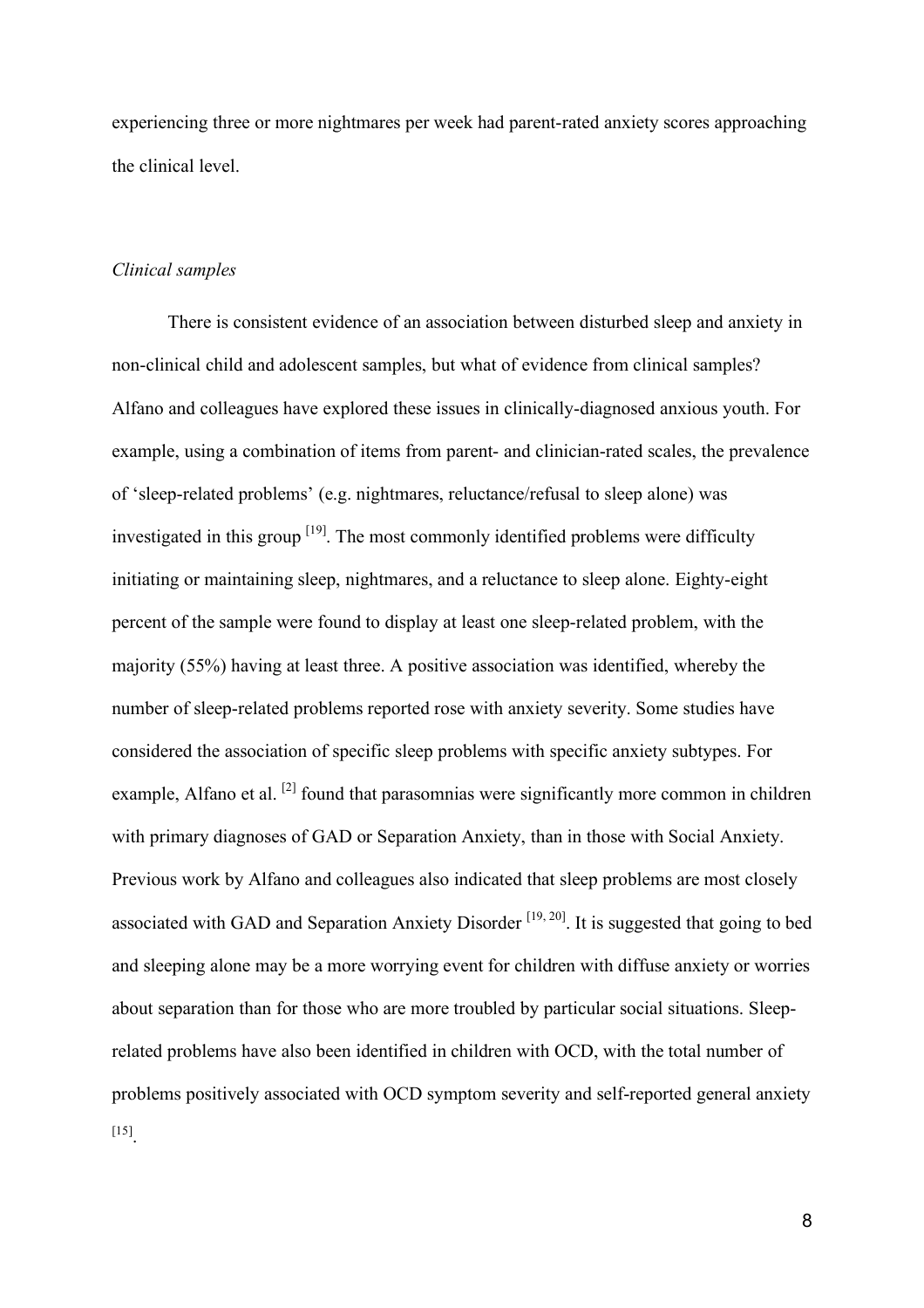A small number of studies have utilised objective measures of sleep with clinical samples. For instance, Rapoport et al.  $^{[21]}$  used electroencephalography (EEG) to investigate the sleep of nine adolescents diagnosed with OCD. Compared to matched controls, those with OCD showed shortened total sleep, reduced sleep efficiency and double the sleep latency. Similarly, Forbes et al. <sup>[22]</sup> used EEG to assess sleep in anxiety-disordered children. Relative to those with depression and controls, anxious children displayed longer sleep latency on their second night in the laboratory. In addition, the anxious group displayed more nighttime waking compared to the depressed children. More recently, Alfano and colleagues <sup>[23]</sup> utilised PSG to investigate the sleep of children diagnosed with GAD. Relative to controls, the children with GAD showed significantly longer sleep latency as well as a marginal reduction in sleep efficiency (i.e. the length of time asleep relative to the total time spent in bed). The groups did not differ in terms of their pre-sleep anxiety or cortisol levels, however.

### **Longitudinal associations**

Most studies exploring disturbed sleep and anxiety have utilised cross-sectional designs. Consequently, they are unable to provide information concerning the possible directionality of any associations between the two phenotypes. However, some studies have been conducted longitudinally, providing indications as to the direction of effects of the sleep disturbance – anxiety relationship. For example, Gregory & O'Connor <sup>[6]</sup> reported that sleep problems in children aged 4 years were significant predictors of combined anxiety/depression at age 13-15 years. Not all studies support this relationship though: Johnson et al. [16] reported cross-sectional associations between trouble sleeping and anxiety/depression, but found that sleep problems at 6 years were not predictive of anxiety/depression at 11 years.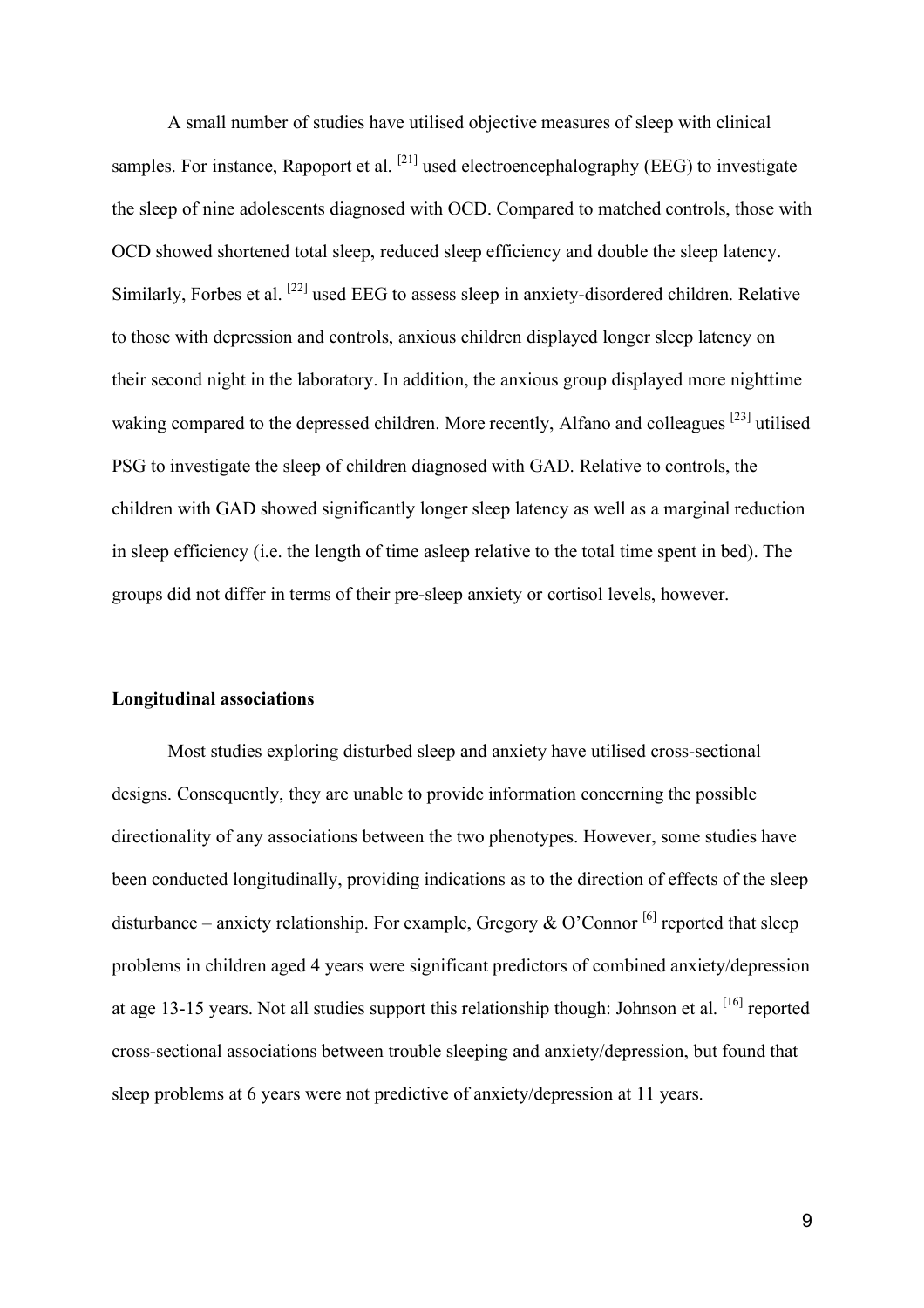A small but growing number of studies have examined the bidirectionality of the relationship, i.e. whether a sleep disturbance independently predicts later anxiety, and vice versa. Generally, there is stronger evidence for the former of these pathways  $[24]$ . In the aforementioned study, Gregory  $\&$  O'Connor<sup>[6]</sup> found no evidence that early anxiety/depression was predictive of later sleep problems. In a further study that looked beyond childhood, it was found that of children reported to have persistent sleep problems at 5-9 years, 46% proceeded to develop an anxiety disorder as an adult  $^{[5]}$ . Jansen et al.  $^{[25]}$  have attempted to explore these relationships in very young children. A large sample (n=4782) of newborns were assessed at 2, 24 and 36 months. Dyssomnia (measured as the number of night wakings), parasomnia (the occurrence of nightmares) and short sleep duration identified at infancy or early toddlerhood were associated with a heightened risk of anxiety or depression symptoms at 3 years. The study found little evidence for the reverse relationship of anxiety or depressive symptoms preceding later sleep problems.

Recent work by Goldman-Mellor and colleagues  $^{[26]}$  demonstrated that the presence of anxiety and internalising symptoms during childhood (5-11 years) and/or adolescence (11-15 years) was strongly predictive of insomnia in mid-adulthood. This study analysed data from a population-representative birth cohort in New Zealand (n=1,037) where participants were assessed at regular intervals, with the most recent data from age 38 years. Of note, a doseresponse relationship was observed whereby the presence of anxiety diagnoses at multiple timepoints was associated with heightened risk of later insomnia. In particular, this effect was stronger when the anxiety disorder was observed during adolescence. Here, each additional anxiety diagnosis predicted a 28% increased insomnia risk. Similar results were found for depression.

However, some have demonstrated a bidirectional relationship. In a sample of over 1000 North American children assessed between the ages of 9-16, sleep problems predicted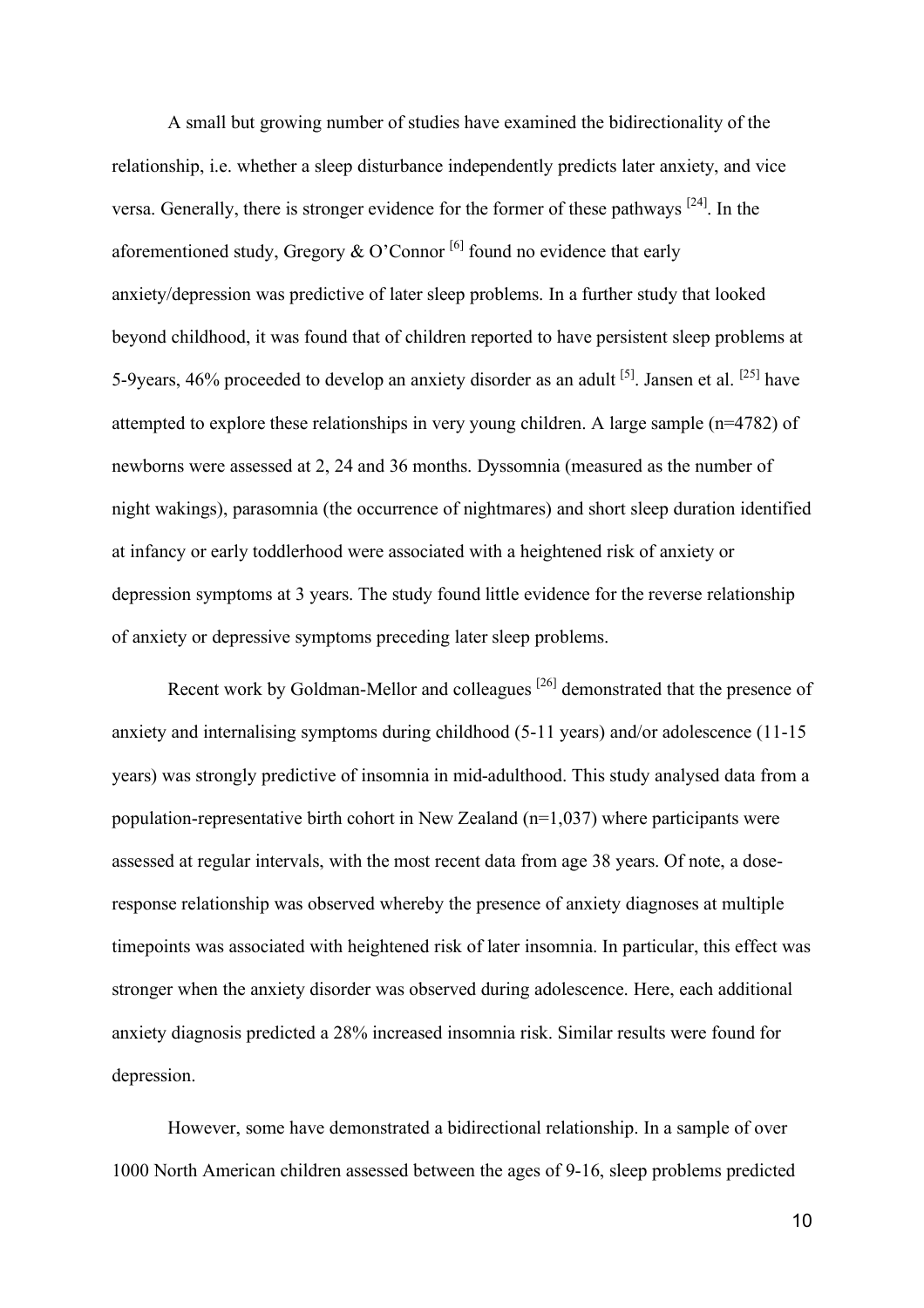increased GAD, while GAD also predicted elevated sleep problems over time <sup>[24]</sup>. Further evidence for a reciprocal relationship comes from Kelly  $\&$  El-Sheikh<sup>[27]</sup>. Here, sleep disturbance at age 8 years was predictive of poorer psychological adjustment (which included anxiety, depression and externalizing symptoms) five years later. To a lesser extent, adjustment predicted changes in sleep too.

## **Potential mechanisms**

Further investigation to explore the pathways by which sleep and anxiety may be associated is necessary. Nevertheless, some potential mechanisms – which are not necessarily independent and are likely to interact – have been proposed. A selection of these is briefly outlined, together with possible pathways by which their effects may emerge.

#### *Twin studies*

Twin studies typically compare the similarity of identical and non-identical twins in order to draw inferences about genetic and environmental influences on traits. These studies have been informative in elucidating reasons for associations between variables (for discussion of twin studies, see  $^{[28]}$ ). A small number of twin studies of children have reported on sleep and associated traits, with one finding that parent-reported sleep disturbance in three year olds appeared to be genetically unrelated to all other scales assessed, including anxious behaviour <sup>[29]</sup>. In contrast, common 'shared environmental factors' (i.e. those environmental factors which act to make individuals within a family alike) appeared to influence the range of difficulties under investigation. A different picture has emerged when older youth (aged 8- 16 years) were considered  $[30]$ . In particular, there did appear to be strong overlap between genetic influences on overanxious disorder and symptoms of insomnia. Although twin studies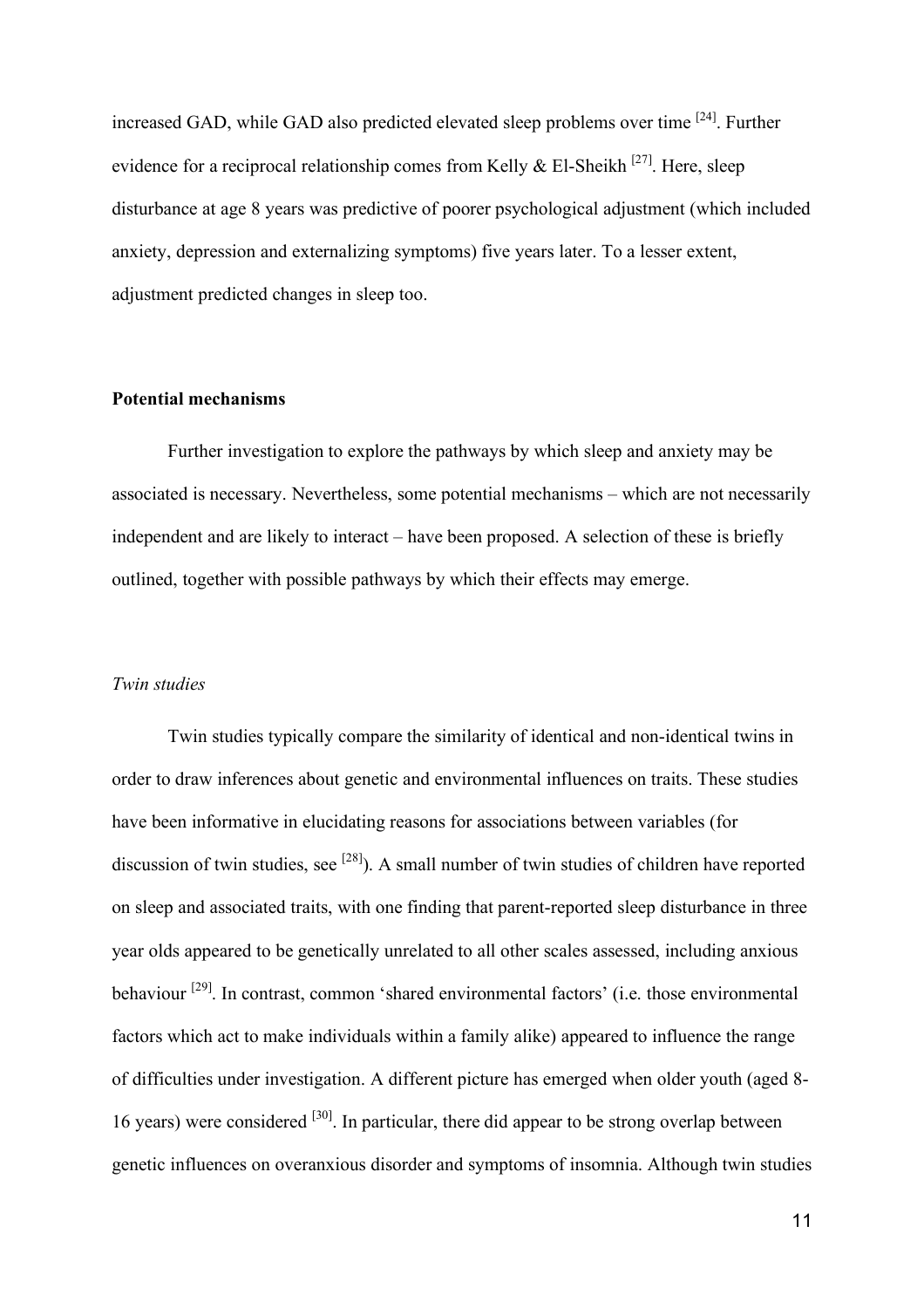are instructive in estimating the magnitude of genetic influences on traits, they typically do not reveal much about specific genes that influence traits. This information typically comes from elsewhere (e.g. association and linkage studies).

#### *Specifying genetic and environmental factors*

The specific genes implicated in the overlap between various phenotypes and sleep disturbance is likely to depend on the variable with which sleep is being associated. Given the association between serotonin and both sleep and anxiety, e.g.  $[31, 32]$ , it is likely that genes involved in the serotonin pathways, as well as a host of others, are likely to play a role in any sleep-anxiety relationship. Complex phenotypes are likely to be influenced by multiple genes of small effect size, and therefore there is a need to further specify genes involved in sleep disturbances and associations with other traits. With the employment of increasingly largescale Genome-Wide Association Studies (GWAS), it is likely that further candidates will soon emerge. Indeed, there have been three GWAS on subjective sleep phenotypes [33-35] which have highlighted candidates – some of which may be associated with internalising difficulties.

Similarly, it is also necessary to specify environmental factors that account for the association between difficulties. Elements of the family and home environment are known to influence children's sleep and emotion. In their longitudinal study of infant sleep, Jansen et al.  $[25]$  found that certain parental behaviours (e.g. the absence of set bedtimes, parental presence during sleep onset) preceded later emotional symptoms. It has been demonstrated that anxious parents are differentially involved in their children's bedtime routine [36]. Relative to those with non-anxious parents, the children of anxious parents were found to display disturbed sleep. Another study found that both family disorganisation and maternal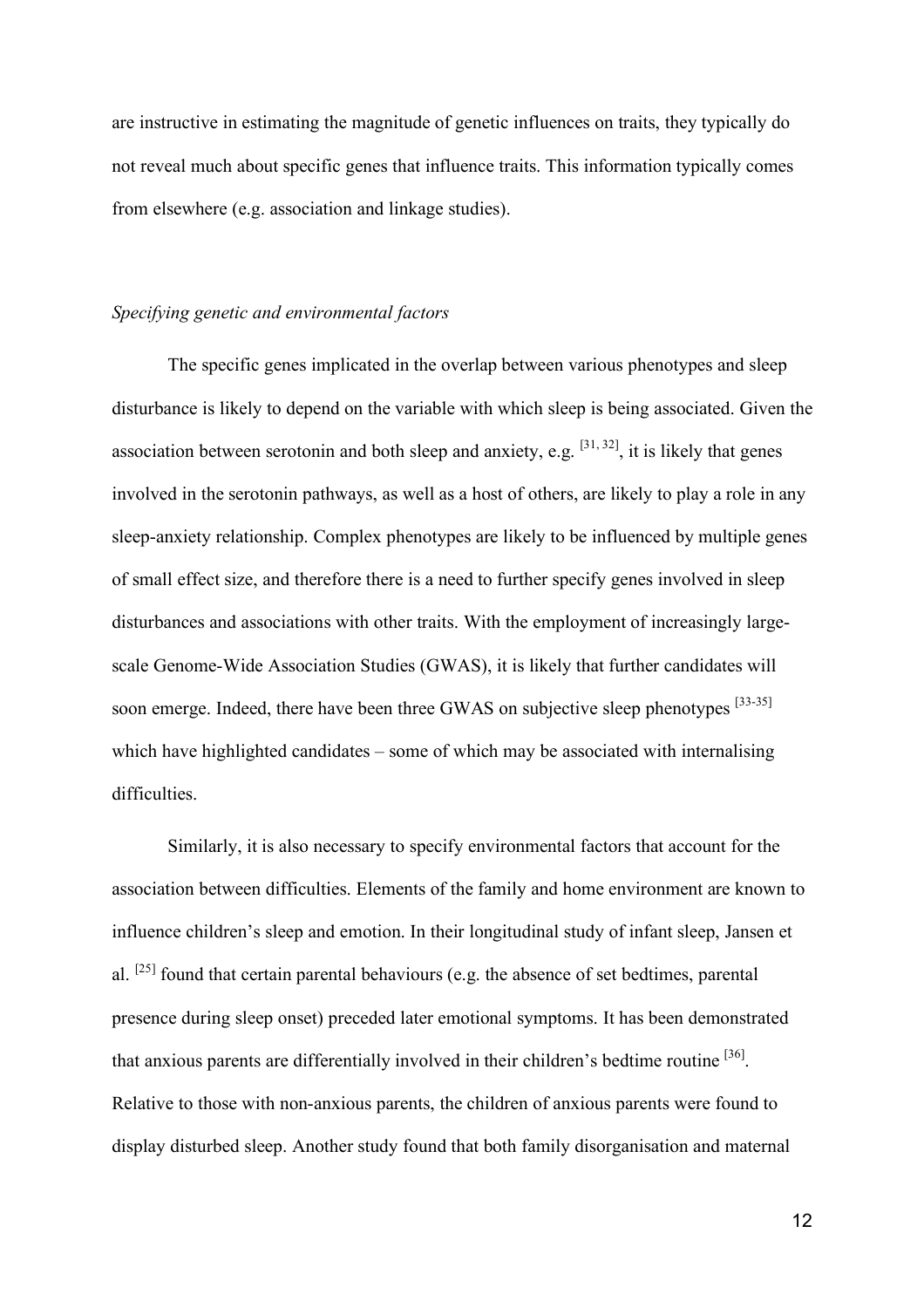depression each correlated moderately with both sleep disturbance and anxiety symptoms in children aged 3 and 4 years and accounted for some of the association between the two difficulties  $[37]$ . Such findings emphasize the need to consider child sleep problems in the context of the family [38].

Stress and trauma have also been implicated in altered biobehavioral functioning and have also been associated with both psychopathology and sleep disorders <sup>[39, 40]</sup>. Stressful life events or traumatic history could therefore be an additional bridge between sleep and psychopathology.

Genetic and environmental influences are commonly considered separately, but it is likely that they do not work independently but together to exert their effects. Indeed, interactions between genes and environmental factors are shown for difficulties including sleep quality <sup>[41]</sup> as well as various associated traits, including depression and behavioural difficulties (see  $[42]$ ).

## *Pathways through which genetic and environmental factors work*

In addition to understanding genetic and environmental influences on sleep disturbances and anxiety, further research needs to identify the pathways by which these influences have their effects. As described below, genetic and environmental factors are likely to impact upon hormones as well as psychological processes known to be associated with sleep and emotional problems.

## *Hormonal factors*

In response to a perceived threat, the body releases stress hormones, including cortisol, which promote vigilance and prepare the individual for 'fight-or-flight' behaviours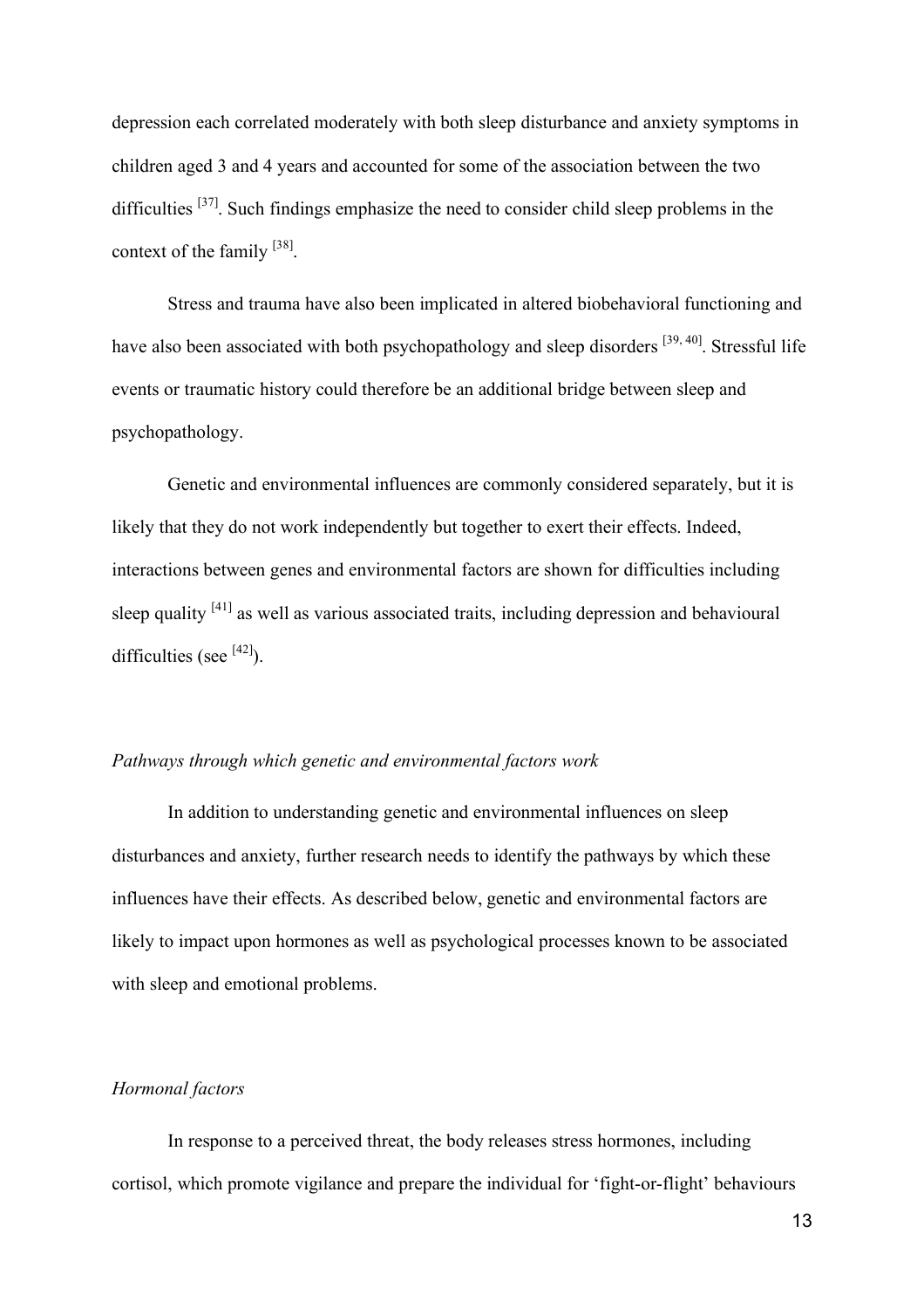$[43]$ . These hormones are likely to have insomnogenic actions  $[44]$  and thus a state of arousal in the pre-sleep period is likely to make sleep less likely. The Hypothalamic-Pituitary-Adrenal axis which controls reactivity to stress is likely to be involved in the association between sleep and anxiety. In the aforementioned study by Warren et al.  $[36]$ , the children of anxious parents were found to display elevated levels of cortisol as well as disturbed sleep. In addition, elevated pre-sleep cortisol levels have been observed in children with anxiety disorders<sup>[45]</sup>.

## *Regulatory systems*

Dahl<sup>[46]</sup> outlines how sleep, arousal and affect are overlapping regulatory systems, with dysregulation in one system impacting upon the others: sleep disruption during critical developmental periods may increase the likelihood of later affective dysregulation and vice versa. For instance, disturbed sleep may disrupt processes occurring in the prefrontal cortex  $[27]$ . This area of the brain is known to be important in the executive functioning which is needed to control emotion and cognition [47]. Consequently, affected children might then be at risk of impaired emotional processing and potentially internalizing/externalizing disorders.

Indeed, studies have shown that a consequence of sleep disturbance is impaired affective regulation and coping skills. For example, otherwise healthy individuals demonstrate heightened negative affect following mild-to-moderate sleep deprivation [48]. Thus, anxious children may find their emotional difficulties heightened if they proceed to suffer from disrupted sleep.

## *Cognitive processes*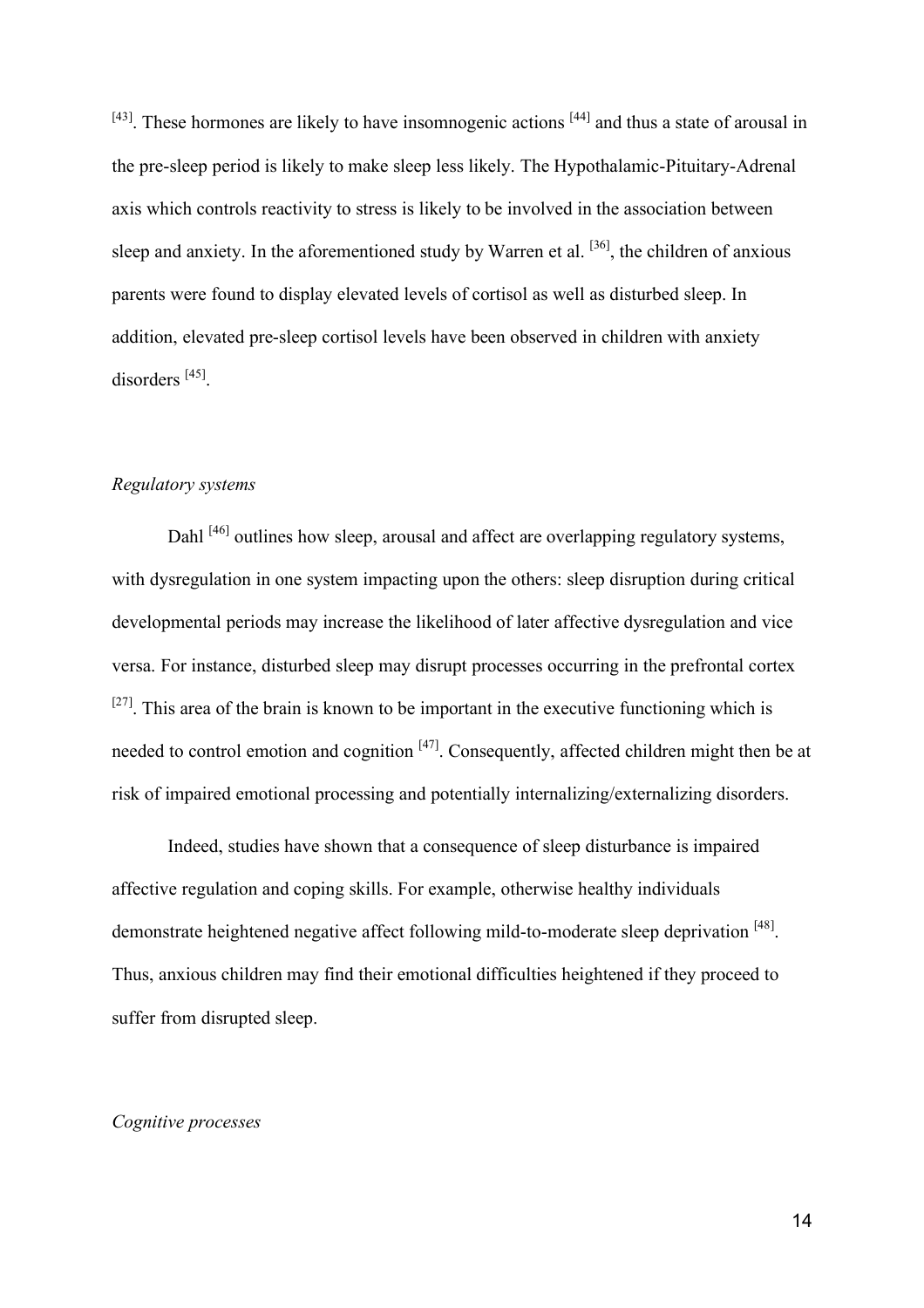The cognitive model of insomnia  $[49]$  illustrates how particular dysfunctional cognitions concerning disturbed sleep may feed upon themselves and exacerbate the problem. These cognitions – and the presence of a particular cognitive style which may predispose towards emotional difficulties – have primarily been researched in adults but are now receiving greater attention in young people. For example, in adults, pre-sleep arousal has been investigated in adults in terms of somatic (i.e. physiological) and cognitive arousal, with both associated with disturbed sleep  $\left[50\right]$ . Of the two, cognitive arousal has been found to demonstrate the stronger association with sleep disruption, and this has been shown in community and clinical samples of youth  $[2, 11]$ . Adults experiencing GAD have been found to report greater levels of cognitive activity and worry at bedtime, relative to non-anxious insomniacs and controls <sup>[51]</sup>. They also rated their pre-sleep worries as less controllable and more interfering. Other research has considered the potential importance of specific cognitions and cognitive styles. For example, Alfano et al.  $[52]$  found that adolescents' sleep problems were correlated with 'negative cognitive errors' (e.g. internal attribution for negative outcomes, selective attendance to negative aspects of an event). Such beliefs are implicated in the development of anxiety and depression, e.g.  $[53]$ . Similarly, the cognitive process of 'catastrophising' may also be of importance. This describes a particular cognitive style whereby individuals are prone to focus on the worst possible outcome of a situation, overestimate the chance that this will occur, and exaggerate the consequences of this occurrence  $[54]$ . Catastrophising is known to be associated with anxiety, e.g.  $[54]$  and has also been implicated in sleep disturbance <sup>[55, 56]</sup>. Further exploration of the interplay between sleep, sleep-related cognitions and anxiety is necessary.

#### **Conclusions**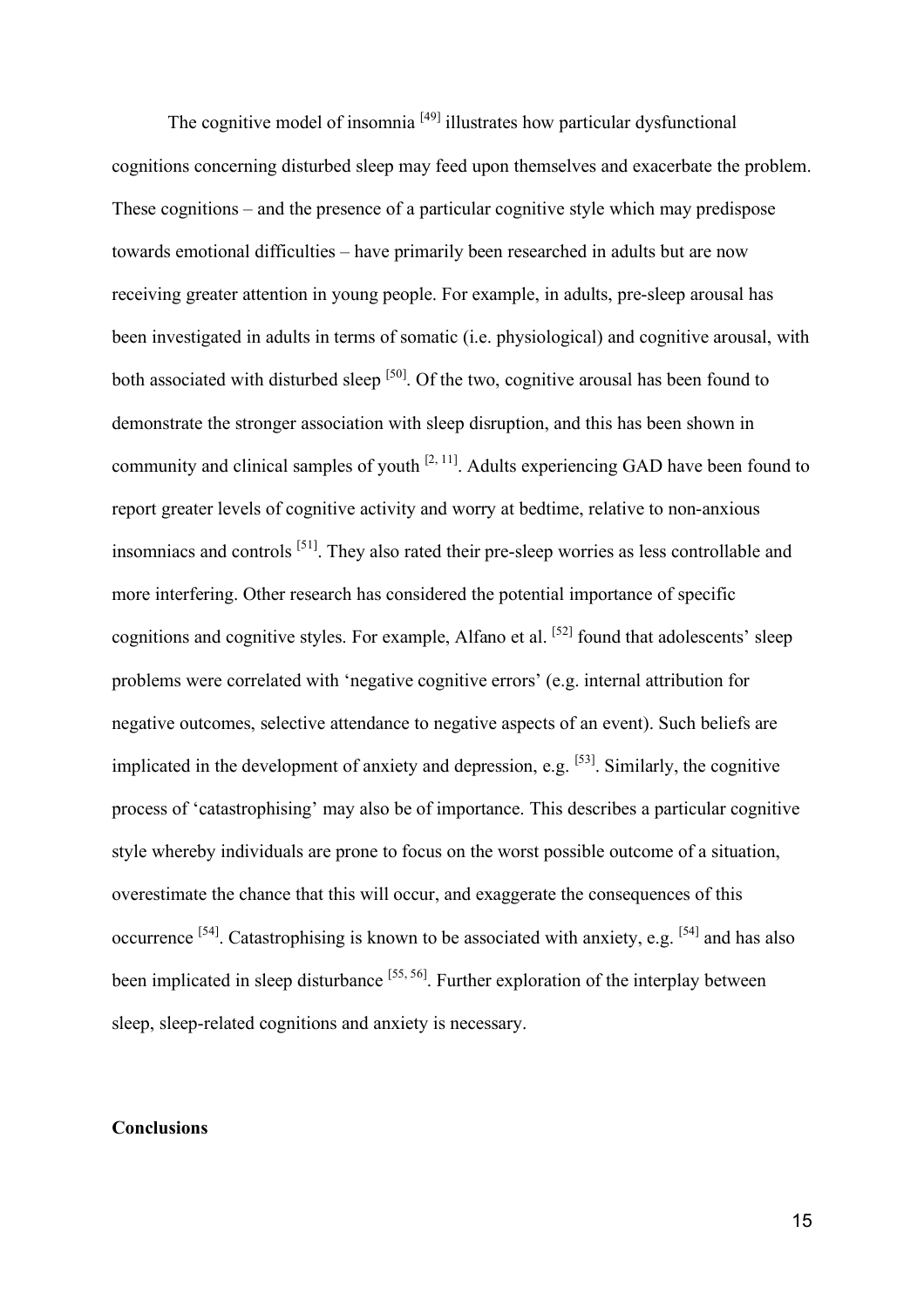Anxiety and sleep difficulties are associated in youth. Indeed, the growing body of literature has shown that anxious children do not always sleep well and that in certain cases sleep disturbances in youth may serve as a red flag for the development of later anxiety. Whereas historically sleep disturbance has to some extent been dismissed as a symptom of other disorders, this view is becoming outdated. It is now acknowledged that sleep disturbances need to be considered in their own right. Indeed, in the DSM V, the concept of 'primary insomnia' and 'insomnia related to another disorder' has been replaced by 'insomnia disorder' – which may nor may not be comorbid with other disorders. Indeed, further research aimed at understanding the mechanisms between sleep disturbance and anxiety is of paramount importance and holds the promise of improving the quality of life for both children and the families with whom they live.

## **References**

- 1. Leahy E and Gradisar M. Dismantling the bidirectional relationship between paediatric sleep and anxiety*.* Clinical Psychologist 2012; 16(1):44-56.
- 2. Alfano CA, Pina AA, Zerr AA, et al. Pre-sleep arousal and sleep problems of anxiety-disordered youth*.* Child Psychiat Hum D 2010; 41(2):156-167.
- 3. Gregory AM, Caspi A, Moffitt TE, et al. Juvenile mental health histories of adults with anxiety disorders*.* Am J Psychiat 2007; 164(2):301-8.
- 4. Gregory AM and Sadeh A. Sleep, emotional and behavioral difficulties in children and adolescents*.* Sleep Med Rev 2012; 16(2):129-36.
- 5. Gregory AM, Caspi A, Eley TC, et al. Prospective longitudinal associations between persistent sleep problems in childhood and anxiety and depression disorders in adulthood*.* J Abnorm Child Psychol 2005; 33(2):157-63.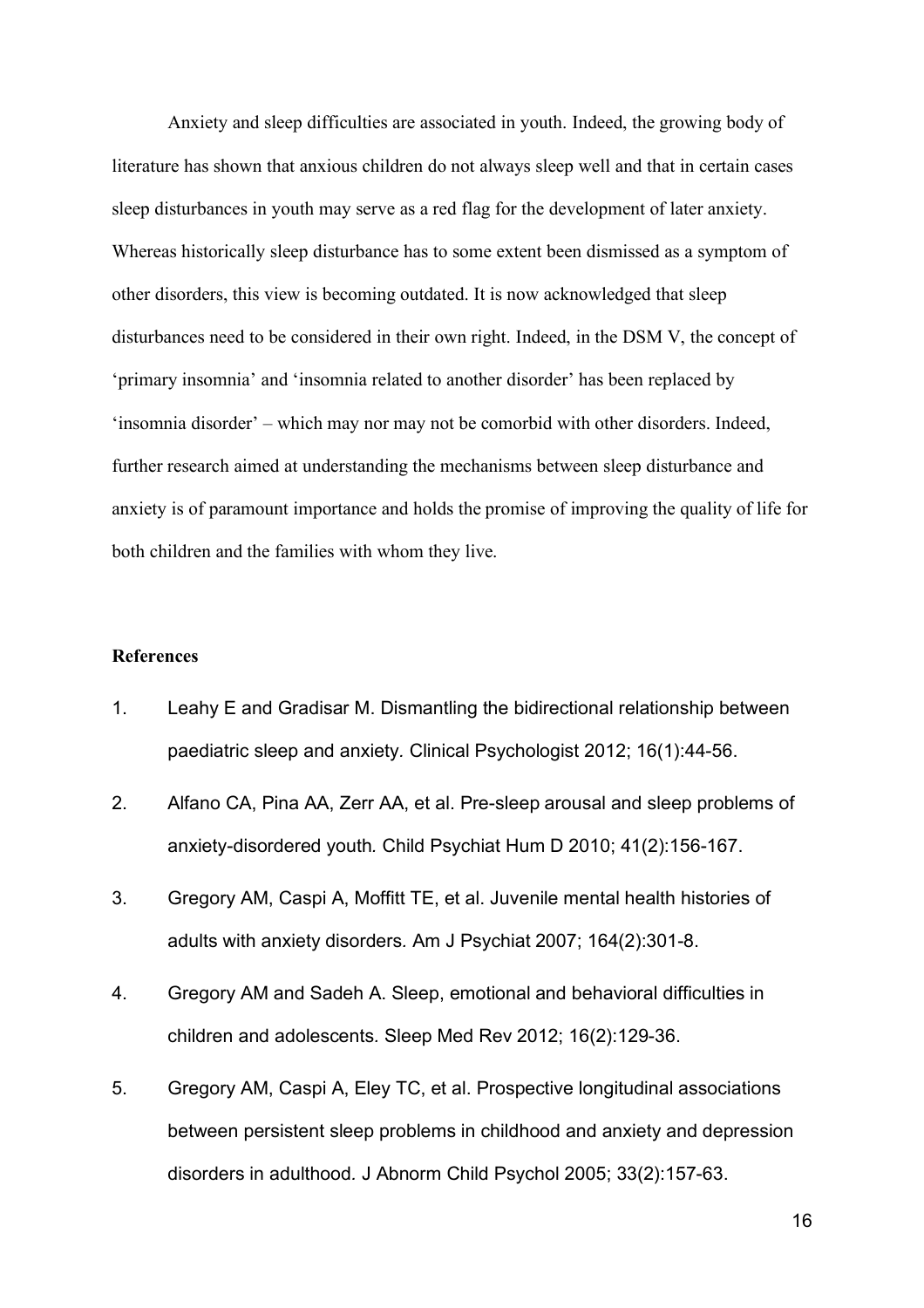- 6. Gregory AM and O'Connor TG. Sleep problems in childhood: A longitudinal study of developmental change and association with behavioral problems*.* J Am Acad Child Adolesc Psychiatry 2002; 41(8):964-971.
- 7. American Psychiatric Association, *Diagnostic and statistical manual of mental disorders*. 5th ed. 2013, Washington DC: American Psychiatric Association.
- 8. American Academy of Sleep Medicine, *International classification of sleep disorders: diagnostic and coding manual*. 3rd ed. 2014, Westchester, IL.
- 9. Donker T, Petrie K, Proudfoot J, et al. Smartphones for smarter delivery of mental health programs: a systematic review*.* J Med Internet Res 2013; 15(11):e247.
- 10. Touchette E, Chollet A, Galera C, et al. Prior sleep problems predict internalising problems later in life*.* J Affect Disord 2012; 143(1-3):166-71.
- 11. Gregory AM, Willis TA, Wiggs L, et al. Presleep arousal and sleep disturbances in children*.* Sleep 2008; 31(12):1745-7.
- 12. Gregory AM, Cousins JC, Forbes EE, et al. Sleep items in the child behavior checklist: a comparison with sleep diaries, actigraphy, and polysomnography*.* J Am Acad Child Adolesc Psychiatry 2011; 50(5):499-507.
- 13. Owens JA, Spirito A, McGuinn M, et al. Sleep habits and sleep disturbance in elementary school-aged children*.* J Dev Behav Pediatr 2000; 21(1):27-36.
- 14. Gregory AM, Rijsdijk FV, and Eley TC. A twin-study of sleep difficulties in school-aged children*.* Child Dev 2006; 77(6):1668-79.
- 15. Storch EA, Murphy TK, Lack CW, et al. Sleep-related problems in pediatric obsessive-compulsive disorder*.* J Anxiety Disord 2008; 22(5):877-85.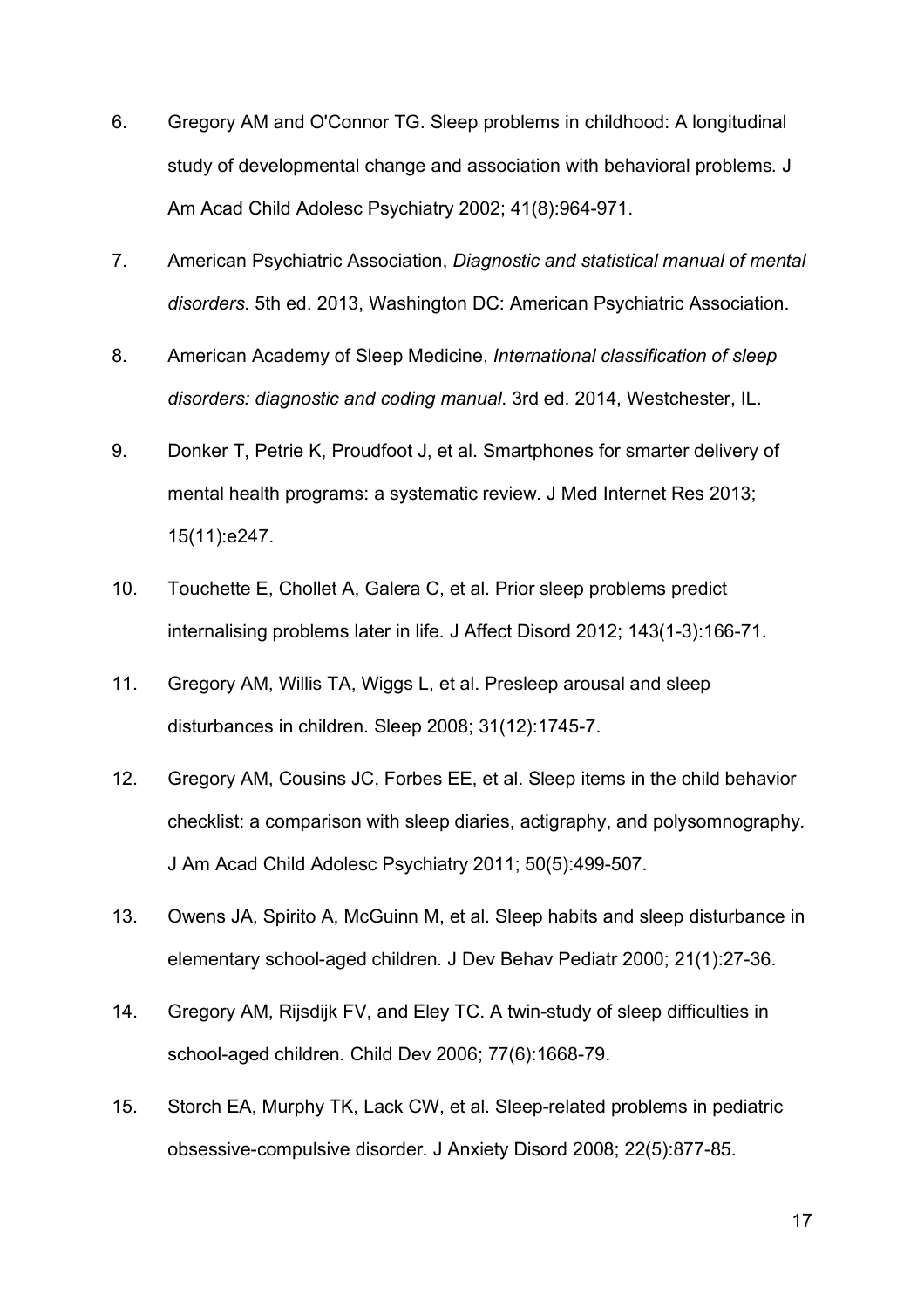- 16. Johnson EO, Chilcoat HD, and Breslau N. Trouble sleeping and anxiety/depression in childhood*.* Psychiatry Res 2000; 94(2):93-102.
- 17. Schredl M, Fricke-Oerkermann L, Mitschke A, et al. Longitudinal study of nightmares in children: stability and effect of emotional symptoms*.* Child Psychiatry Hum Dev 2009; 40(3):439-49.
- 18. Mindell JA and Barrett KM. Nightmares and anxiety in elementary-aged children: is there a relationship*.* Child Care Health Dev 2002; 28(4):317-22.
- 19. Alfano CA, Ginsburg GS, and Kingery JN. Sleep-Related Problems Among Children and Adolescents With Anxiety Disorders*.* J Am Acad Child Psy 2007; 46(2):224-232.
- 20. Alfano CA, Beidel DC, Turner SM, et al. Preliminary evidence for sleep complaints among children referred for anxiety*.* Sleep Med 2006; 7(6):467-73.
- 21. Rapoport J, Elkins R, Langer DH, et al. Childhood obsessive-compulsive disorder*.* Am J Psychiatry 1981; 138(12):1545-54.
- 22. Forbes EE, Bertocci MA, Gregory AM, et al. Objective sleep in pediatric anxiety disorders and major depressive disorder*.* J Am Acad Child Adolesc Psychiatry 2008; 47(2):148-55.
- 23. Alfano CA, Reynolds K, Scott N, et al. Polysomnographic sleep patterns of non-depressed, non-medicated children with generalized anxiety disorder*.* J Affect Disord 2013; 147(1-3):379-84.
- 24. Shanahan L, Copeland WE, Angold A, et al. Sleep problems predict and are predicted by generalized anxiety/depression and oppositional defiant disorder*.* J Am Acad Child Adolesc Psychiatry 2014; 53(5):550-558.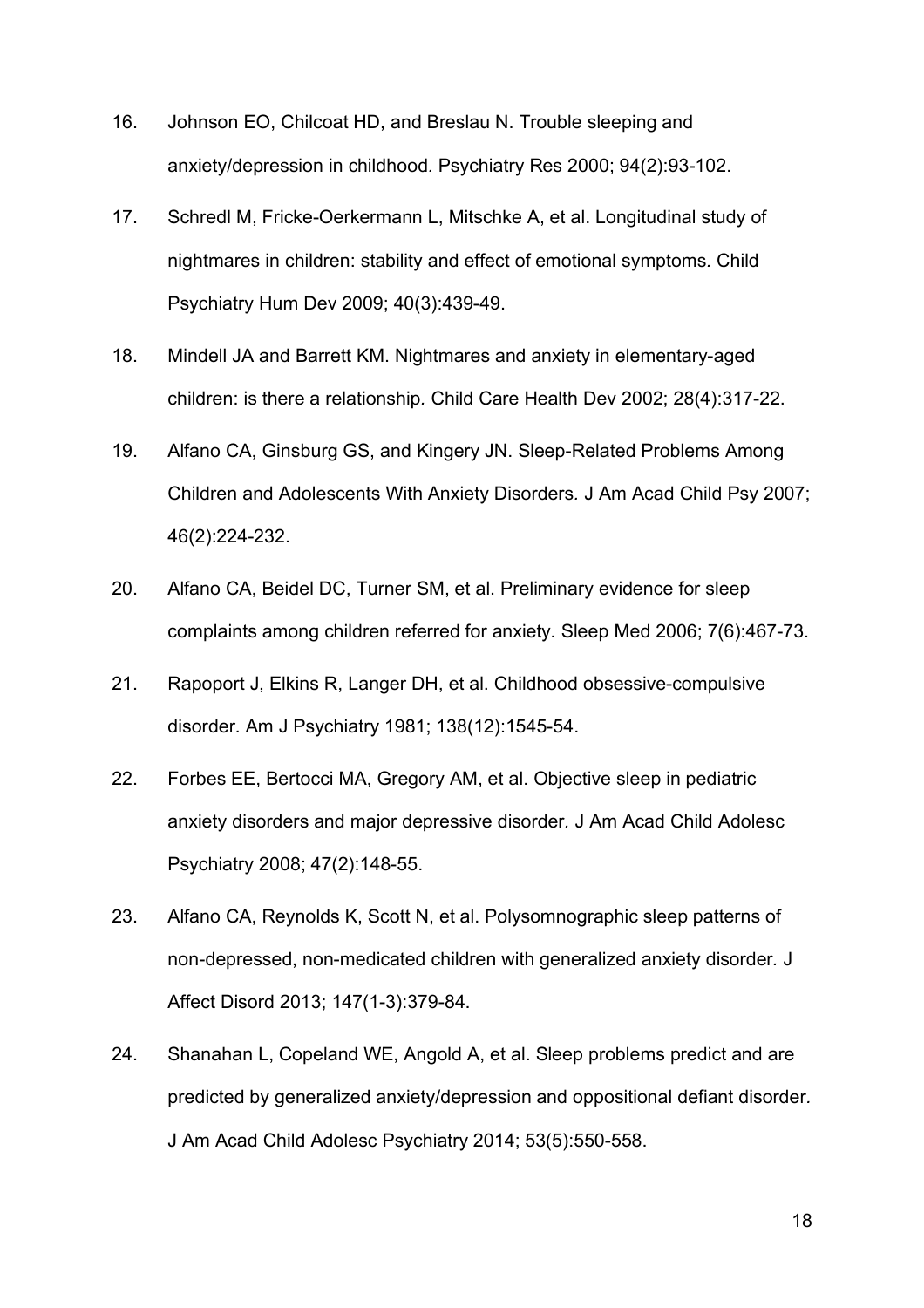- 25. Jansen P, Saridjan N, Hofman A, et al. Does Disturbed Sleeping Precede Symptoms of Anxiety or Depression in Toddlers? The Generation R Study*.* Psychosom Med 2011; 73(3):242-249.
- 26. Goldman-Mellor S, Gregory A, Caspi A, et al. Mental health antecedents of early midlife insomnia: Evidence from a four-decade longitudinal study*.* Sleep in press.
- 27. Kelly RJ and El-Sheikh M. Reciprocal relations between children's sleep and their adjustment over time*.* Dev Psychol 2014; 50(4):1137-1147.
- 28. Plomin R, DeFries J, Knopik V, et al., *Behavioral Genetics*. Sixth ed. 2014, New York: Worth Publishers.
- 29. Van den Oord EJ, Boomsma DI, and Verhulst FC. A study of genetic and environmental effects on the co-occurrence of problem behaviors in threeyear-old twins*.* J Abnorm Psychol 2000; 109(3):360-72.
- 30. Gehrman PR, Meltzer LJ, Moore M, et al. Heritability of insomnia symptoms in youth and their relationship to depression and anxiety*.* Sleep 2011; 34(12):1641-6.
- 31. Jouvet M. Biogenic amines and the states of sleep*.* Science 1969; 163(3862):32-41.
- 32. Lesch KP, Bengel D, Heils A, et al. Association of anxiety-related traits with a polymorphism in the serotonin transporter gene regulatory region*.* Science 1996; 274(5292):1527-31.
- 33. Allebrandt KV, Amin N, Muller-Myhsok B, et al. A K(ATP) channel gene effect on sleep duration: from genome-wide association studies to function in Drosophila*.* Mol Psychiatry 2013; 18(1):122-32.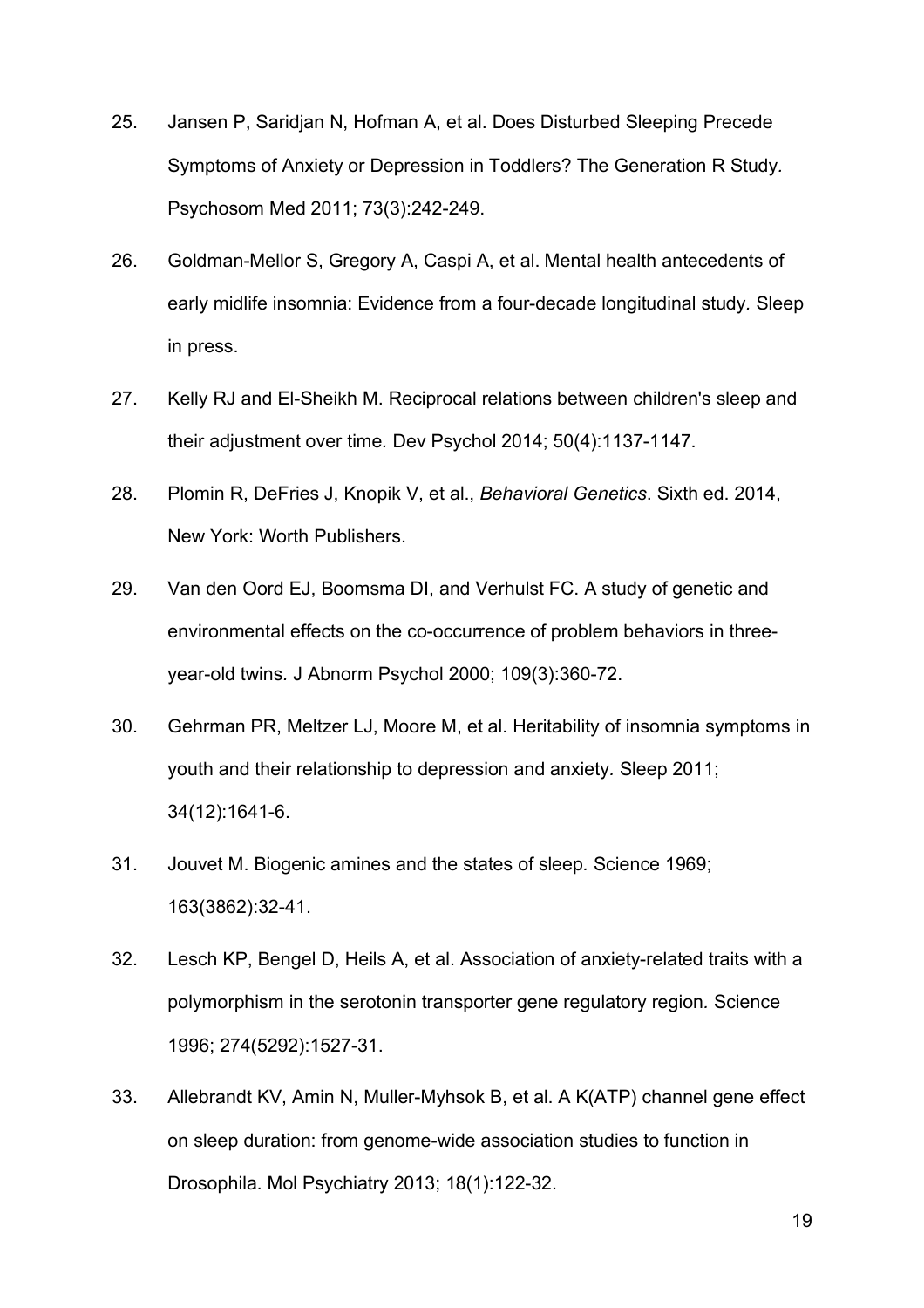- 34. Byrne EM, Gehrman PR, Medland SE, et al. A genome-wide association study of sleep habits and insomnia*.* Am J Med Genet B Neuropsychiatr Genet 2013; 162B(5):439-51.
- 35. Gottlieb DJ, O'Connor GT, and Wilk JB. Genome-wide association of sleep and circadian phenotypes*.* BMC Med Genet 2007; 8 Suppl 1:S9.
- 36. Warren SL, Gunnar MR, Kagan J, et al. Maternal panic disorder: infant temperament, neurophysiology, and parenting behaviors*.* J Am Acad Child Adolesc Psychiatry 2003; 42(7):814-25.
- 37. Gregory AM, Eley TC, O'Connor TG, et al. Family influences on the association between sleep problems and anxiety in a large sample of preschool aged twins*.* Pers Indiv Differ 2005; 39(8):1337-1348.
- 38. Dahl RE and El-Sheikh M. Considering sleep in a family context: introduction to the special issue*.* J Fam Psychol 2007; 21(1):1-3.
- 39. Charuvastra A and Cloitre M. Safe enough to sleep: sleep disruptions associated with trauma, posttraumatic stress, and anxiety in children and adolescents*.* Child Adolesc Psychiatr Clin N Am 2009; 18(4):877-91.
- 40. Sadeh A. Stress, Trauma, and Sleep in Children*.* Child Adolesc Psychiatr Clin N Am 1996; 5(3):685-700.
- 41. Brummett BH, Krystal AD, Ashley-Koch A, et al. Sleep quality varies as a function of 5-HTTLPR genotype and stress*.* Psychosom Med 2007; 69(7):621- 4.
- 42. Moffitt TE, Caspi A, and Rutter M. Strategy for investigating interactions between measured genes and measured environments*.* Arch Gen Psychiatry 2005; 62(5):473-81.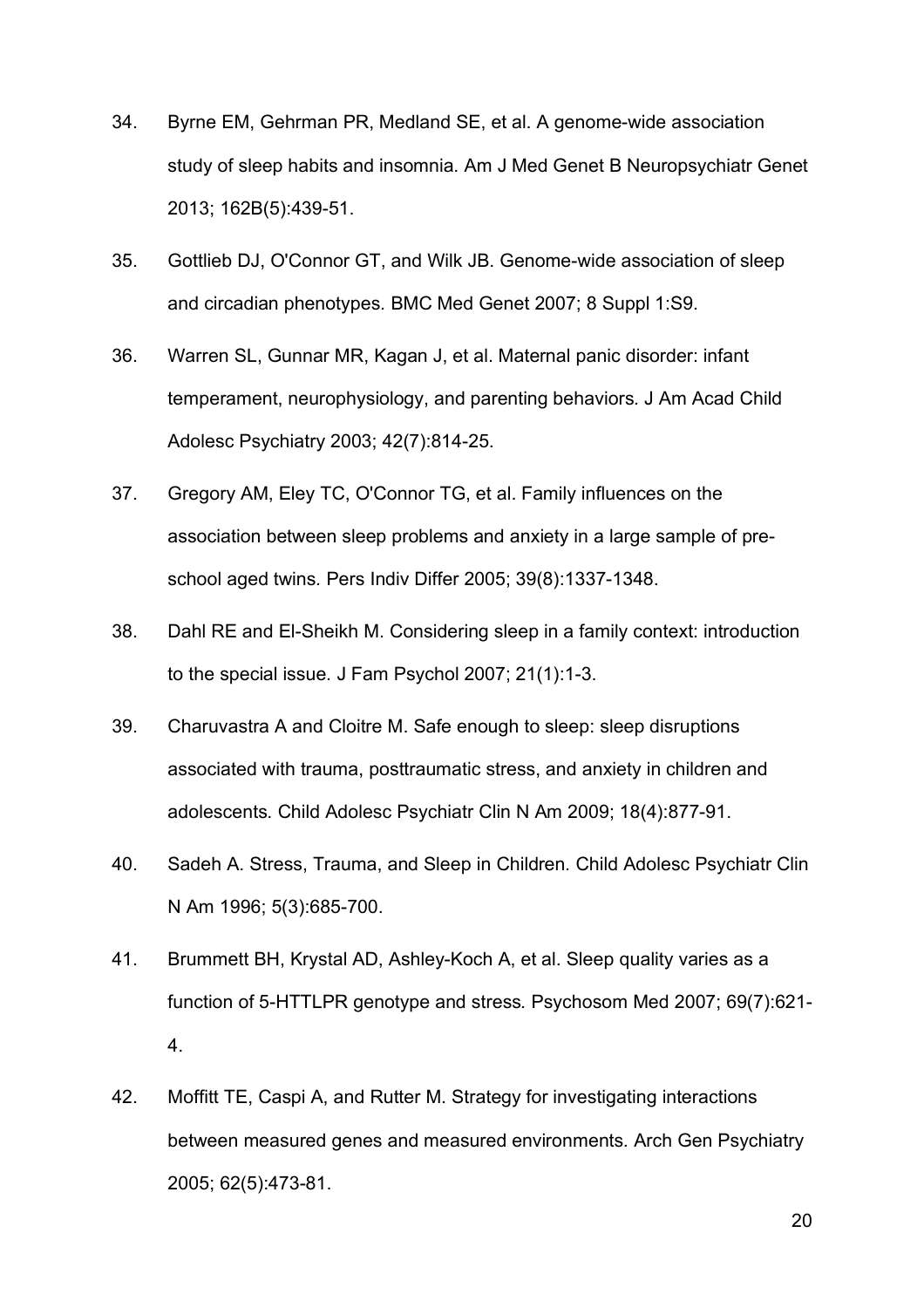- 43. Herman JP and Cullinan WE. Neurocircuitry of stress: central control of the hypothalamo-pituitary-adrenocortical axis*.* Trends Neurosci 1997; 20(2):78- 84.
- 44. Richardson GS. Human physiological models of insomnia*.* Sleep Med 2007; 8 Suppl 4:S9-14.
- 45. Forbes EE, Williamson DE, Ryan ND, et al. Peri-sleep-onset cortisol levels in children and adolescents with affective disorders*.* Biol Psychiatry 2006; 59(1):24-30.
- 46. Dahl RE. The regulation of sleep and arousal: Development and psychopathology*.* Dev Psychopathol 1996; 8(1):3-27.
- 47. Muzur A, Pace-Schott EF, and Hobson J. The prefrontal cortex in sleep*.* Trends Cogn Sci 2002; 6(11):475-481.
- 48. Wolfson AR and Carskadon MA. Sleep schedules and daytime functioning in adolescents*.* Child Dev 1998; 69(4):875-87.
- 49. Harvey AG. A cognitive model of insomnia*.* Behav Res Ther 2002; 40(8):869- 93.
- 50. Nicassio PM, Mendlowitz DR, Fussell JJ, et al. The phenomenology of the pre-sleep state: the development of the pre-sleep arousal scale*.* Behav Res Ther 1985; 23(3):263-71.
- 51. Belanger L, Morin CM, Gendron L, et al. Presleep Cognitive Activity and Thought Control Strategies in Insomnia*.* J Cognit Psychother 2005; 19(1):19- 28.